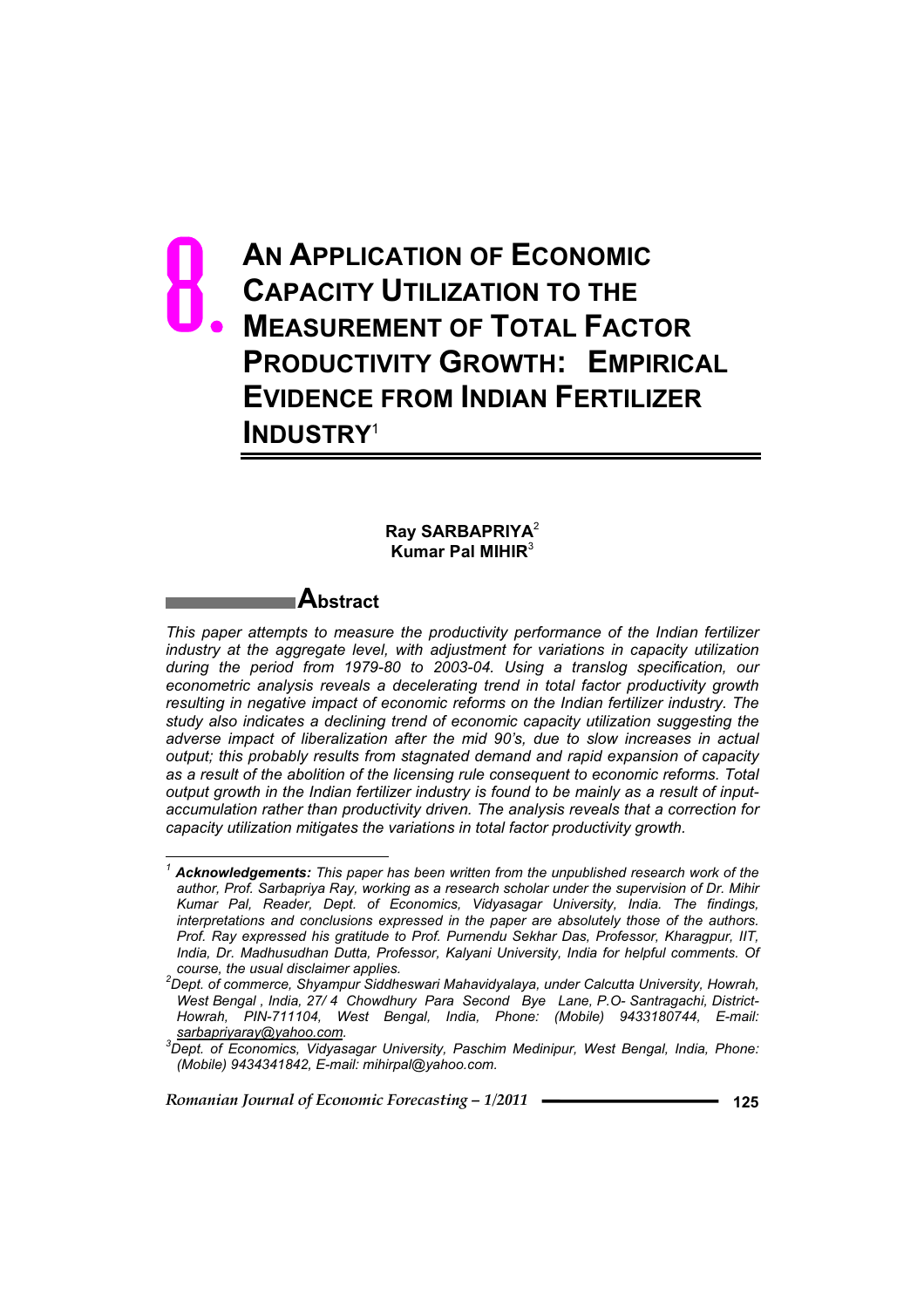**Keywords**: Total Factor Productivity growth, capacity utilization, fertilizer, industry, economic reforms

**JEL Classification**: L65

# **1. Introduction**

A great deal of intellectual exercise on total factor productivity growth (TFPG) in both developed and developing countries has been conducted since the late fifties. The study of productivity becomes unquestionably crucial in judging performance of an industry, although it is not the mere benchmark in performance evaluation. Most of the productivity studies currently undertaken are based on the assumption of fuller utilization of capacity at all points of time for all inputs.

In India, during recent times, especially after economic reforms started since 1991, productivity analysts reveal mixed results in their studies. Majumder (1996), Krishna and Mitra (1998) estimated positive impact of liberalization policies, whereas Balakrishnan, Pushpangadan and Suresh Babu (2000) and Das (2004) did not find evidence of acceleration in productivity growth as a result of economic reforms. Goldar (2004) estimated a slowdown in TFP growth in Indian manufacturing in the post-reform period. Pradhan and Barik (1999) opined that low and negative trend in TFPG is a common feature in developing countries. They also estimated a negative TFPG for the Indian chemical sector. Whether TFPG has accelerated or decelerated may be the possibility that productivity residual has been systematically underestimated or overestimated (Berndt and Fuss, 1986). Productivity accountants have identified earlier the importance of cyclical variations, such as capacity utilization in affecting TFPG. Abroad, analysts like Jorgenson and Grileches (1967) attempted to adjust the capital stock data to reflect changes in capacity utilization (CU). Denison (1979) uses variations in capital's share in income. Norsworthy, Harper (1978) etc., tried to adjust productivity by selecting time interval for which CU is believed to be nearly one. Morrison (1985) attempts to adjust productivity changes by dividing productivity growth by cost CU measure.

In India, after economic reforms introduced in 1991, economic analysts examine the industrial performance in the light of total factor productivity growth, whereas adequate intellectual attention was not given to capacity utilization in evaluating industrial performance. It may be noted that even the analysis of total factor productivity would be more meaningful if adjustment is made for fluctuations in capacity utilization (Hulten, 1986; Morrison, 1986; Berndt and Fuss, 1986). An examination of the literature reveals that conventional measures of CU have been used by most of the analysts which is not based on any explicit theoretical foundation, and very negligible attention had been paid to the possible theoretical problems. Since most of them followed the conventional engineering (installed capacity) and Wharton approaches, the principal problem underlying the interpretation of most of the existing studies is the feeble link between the underlying economic theory and the used measures of CU. Therefore, the earlier studies on capacity utilization has left several unaddressed theoretical and data problems in measuring CU.

After reviewing the literature, it can be observed that most of the studies conducted so far are on aggregate manufacturing, the coverage of which is not till 2003-2004. Until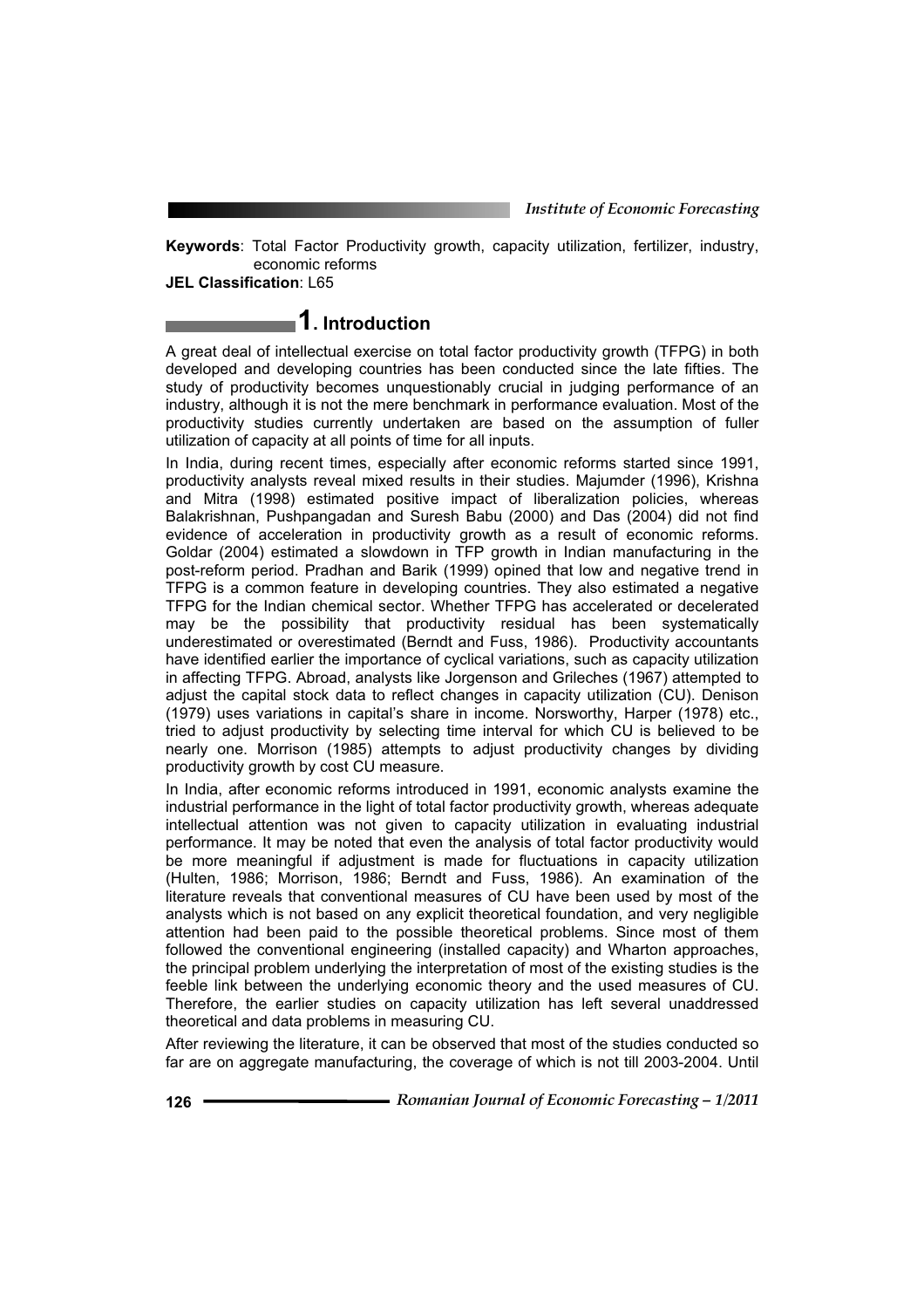# *An Application of Economic Capacity Utilization*

now, existing studies focus on measurement of partial and total factor productivity and entry aspect of firms. The present study is a comprehensive analysis on specific energy intensive industry  $-$  the fertilizer sector regarding total factor productivity growth with adjustment for variations in economic capacity utilization for the period 1979-'80 to 2003-'04 at the aggregate level, dividing it into pre and post-reform period. Several unaddressed problems left in CU measurement also inspires us to inquire into the economic capacity utilization in one of the major volatile Indian manufacturing like Indian fertilizer sector using a more reliable database.

By now, the research question: "Did the economic reforms improve efficiency in Indian fertilizer industry?" has become pertinent in view of capacity utilization, as well as total factor productivity growth. The Indian fertilizer industry, by virtue of the complexity of its regulatory environment, provides economists with much more interesting questions. This study will be capable of providing adequate answers to these vital issues. In this paper, we estimate economic capacity utilization for one of the Indian manufacturing sectors, namely fertilizer sector, using a theoretically established methodology which is based on the theoretical foundation of economic theory. TFPG estimates are presented for Indian fertilizer sector at aggregate level over the period from 1980-1981 to 2003-2004, with a view to compare meaningfully the growth pattern in TFP in the pre-reform period with that of the post-reform period, assuming that all firms operating within an industry behave alike, as well as industry level characteristics are equally attributable to all the firms in an industry. Secondly, we attempted to understand the impact of policy changes owing to economic liberalization on the movements of CU and TFPG. In studying the impact of liberalization on industrial performance, we focus on one such key sector of the organized manufacturing in India for several reasons. Manufacturing is often seen as the key driver of structural changes and economic growth in discourse on economic development (Kaldor, 1967), and it was a heavily protected and regulated sector that was the largest target of liberalization reforms. Moreover, since fertilizer industry in India during recent time is particularly subject to volatile demand (coefficient of variation of output growth is very high), it has been considered to be the ideal industry for estimating how TFPG rate may be affected by the short-run variation in capacity utilization. Therefore, this paper also aims at providing an underpinning to explain how TFPG can be adjusted in a consistent manner to capture variation in CU in order to assess the effect of CU on TFPG.

In this backdrop, this paper develops an analytical framework and tests empirically whether trade reforms improve productivity growth in Indian fertilizer industry - one of the largest energy intensive industries in India. Therefore, this study is an attempt to measure the total factor productivity growth with adjustment for capacity utilization and assesses the impact of liberalization on TFPG of the said industry in order to have a clear insight into whether liberalization has significantly contributed to TFPG. Previous findings for the contribution of total factor productivity growth to total output growth yielded contradictory result. Many developing countries grew via factor accumulation instead of improved technological change via total factor productivity growth and therefore, attempt was also made to investigate into the fact whether output growth is input-driven or productivity-driven. The diverse empirical results suggest the need for further investigation into the link between trade liberalization and productivity growth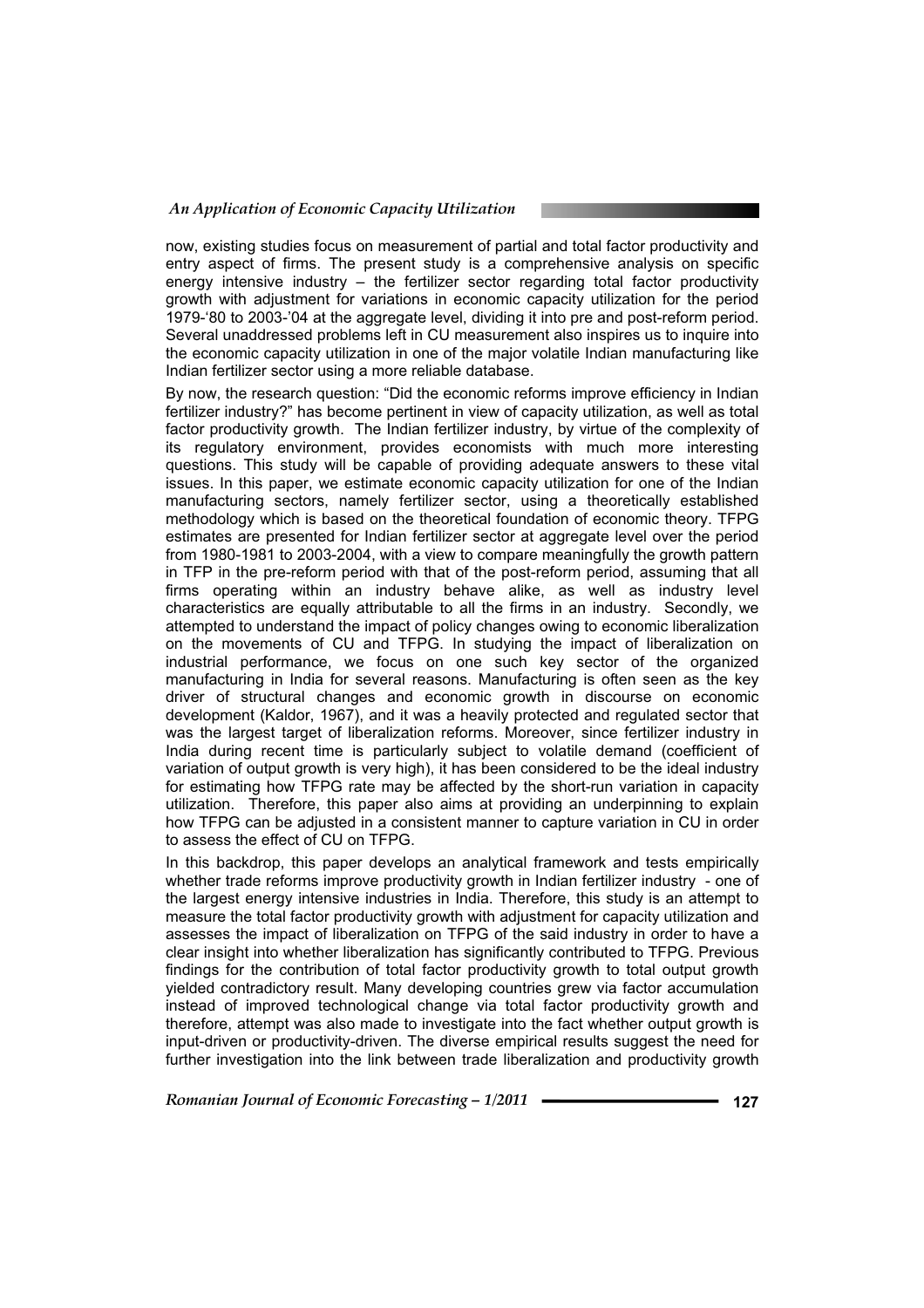and capacity utilization in the Indian fertilizer industry. An investigation of the issue on analytical front may insert to our knowledge of the issue and throw lights on the distinct set of results produced by the existing studies.

The paper is organized as follows: section 2 provides recent fertilizer policies in India and conceptual issues related to capacity, section 3 analyzes data base and methodology, section 4 depicts estimation of TFPG at aggregate level, section 5 estimates economic CU. Possible empirical application of economic CU to adjust for TFPG measurement is discussed in section 6 and section 7 presents summary and conclusion.

# **2. Recent Fertilizer Policy Prevailing in India**

The Indian fertilizer sector has been under strict government control for most of the period since independence. A price and distribution control system was considered to be necessary not only to ensure fair prices and equal distribution all over the country but also to provide incentives for more intensive use of fertilizers. A control system of licensing and approval of collaboration aimed at standardizing technology and capacity of plants. The goal of government intervention was to improve agricultural productivity and, thus, the basic supply of food. Oil crisis in the mid-seventies led to steep increase in cost of import or production resulting in fall in consumption of fertilizer. Based on the recommendation of the Marathe Committee's report, Retention Pricing Scheme was introduced for nitrogenous fertilizer in November, 1977, for complex fertilizer in 1979, for single super phosphate in May 1982, for ammonium chloride in 1985. Under RPS, cost of production was decided on the basis of norms. It provided reasonable return on net worth to the producing companies and induces efficiency at the same time. RPS era was highly controlled, but witnessed spectacular increase in indigenous capacity built up and fertilizer consumption till 1990s.

In the wake up of economic liberalization in 1991 and rising subsidy bill, the Government explored to alternatives of RPS. Phosphatic and potassic fertilizers were decontrolled w.e.f August, 1992. Immediate impact was steep decline in the consumption of the said fertilizers. Concession scheme on phosphatic and potassic fertilizers was introduced in October, 1992 and has been operative for these fertilizers. In July 1991, price decontrol of low analysis nitrogenous fertilizers has been introduced.

August 1991 saw Dual Pricing Policy, which adopted 30% price increases of fertilizer for big farmers, no price increase for small and marginal farmers. In August 1992, Partial Decontrol of prices, distribution and movement of phosphatic and potassic fertilizer, recontrol of low analysis nitrogenous fertilizers, 10% price reduction for urea fertilizer in 1992 until March 1993 have been initiated.

For urea, RPS Continued till March, 2003 and from April, 2003, New Pricing Scheme (NPS) has come into force, which is a modification of RPS. Unit specific retention price scheme was replaced by group based concession scheme and the present NPS is valid till March, 2010.

Therefore, during post liberalization era, the fertilizer industry has been highly controlled, but reforms have taken place in both upstream and downstream sectors.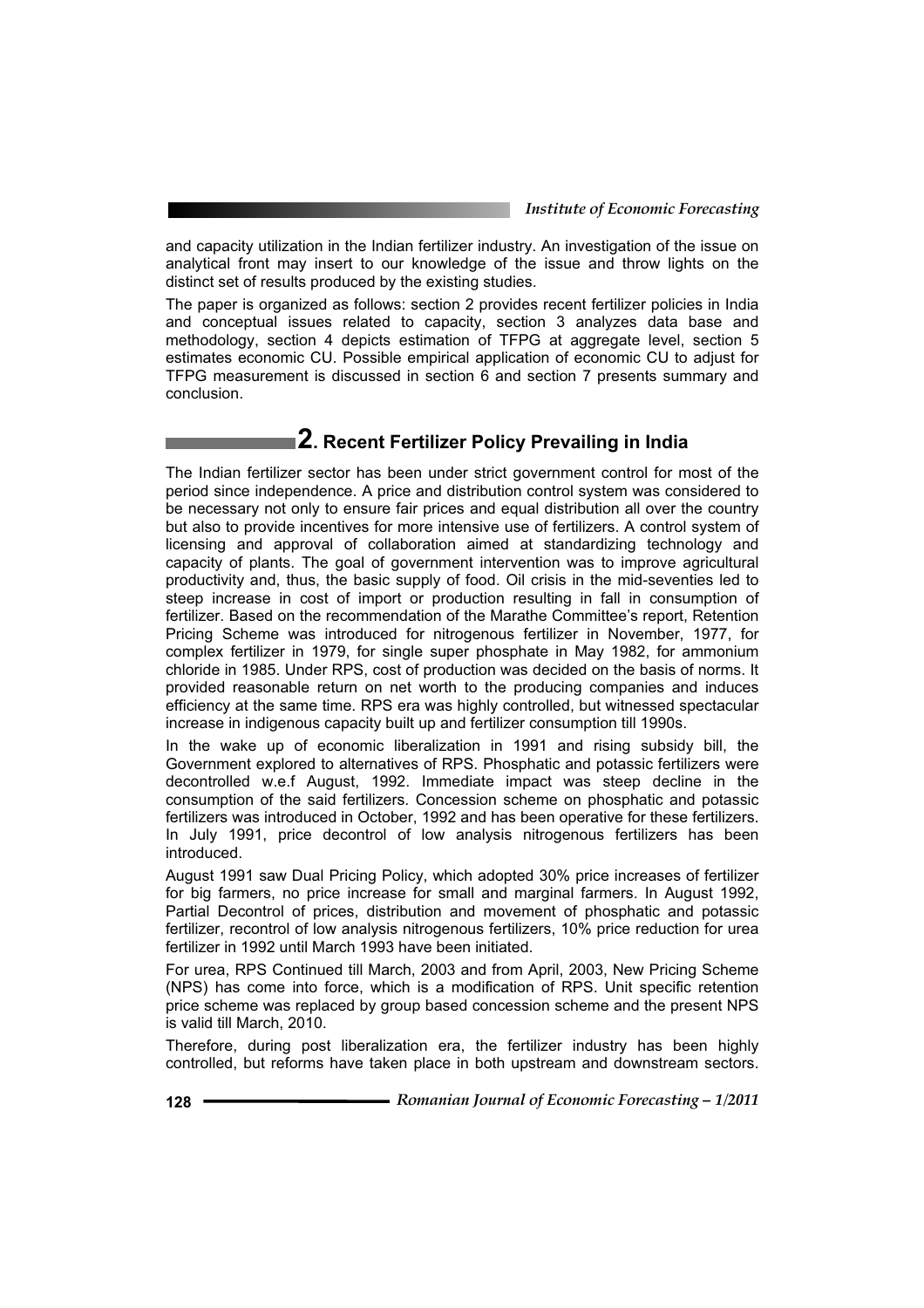Inputs decontrolled resulted in abnormal increase in the prices of raw materials. Cost plus approach with stringent regulations and procedures have not induced any investment in the sectors. Thus, the health of the existing fertilizer industry has been adversely affected. Capacity of fertilizer remained stagnant and there is a surge in demand for fertilizer in recent years. Country resorted to high imports to meet increasing demand.

## *2.1. Concept of Capacity*

 $\overline{a}$ 

The concept of capacity has played an important role in economic analysis. Unlike many well defined concepts, capacity has been subjected to alternative definition and misconceptions. The economists' a definition differs from the engineers' idea of capacity, since what is technically possible may not be economically desirable. Simply, capacity output is defined as the maximum feasible level of output of the firm. An economically more meaningful definition of capacity output originated by Cassel (1937) is the level of production where the firms long-run average cost curve reaches a minimum. As we consider the long run average cost, no input is held fixed. For a firm with the typical 'U' shaped average cost curve, at this capacity level of output, economies of scale have been exhausted, but diseconomies have not set in. The physical limit defines the capacity of one or more quasi-fixed inputs. Klein defined capacity as the maximum sustainable level of output an industry can attain within a very short time, when not constrained by the demand for product and the industry is operating its existing stock of capital at its customary level of intensity. Klein (1960) argued that long run average cost curve may not have a minimum and proposed the output level where the short run average cost curve is tangent to the long run average cost curve as an alternative measure of capacity output. This is also the approach adopted by Berndt and Morrison (1981). If technology exhibits constant return to scale, long run average cost curve is horizontal and the capacity level output is not defined. In this case, at the minimum point, the short run average cost curve is tangent to the long run average cost curve. This helps to determine the economic capacity output in the short run.

We prefer choice theoretic model<sup>4</sup>, because it is firmly based in the behavioural concept of economic theory. The choice theoretic approach defines capacity output as the long run desired level of output given capital stock and input prices.

The Indian fertilizer industry comprising the nitrogenenous, phosphatic and potassic segments has played a pivotal role in facilitating the required increase in the use of

<sup>&</sup>lt;sup>4</sup> Cassel (1937) first suggests that a firm's capacity output is the minimum of the long run *average cost curve. Klein and Friedman suggest capacity output as that output level at which long run and short run average cost curves are tangent. Economic capacity is a short run concept. The fixed nature of some inputs like capital characterizes short run. For any amount of fixed input like capital, the output which can be obtained with the minimum long run cost method is capacity output which will require a higher cost method of production and therefore short run average cost of output is above the long run average cost curve except at the capacity output level. In the short run, higher cost methods are required to obtain additional output since only variable inputs may be increased. Therefore, a firm with fixed capital may choose to operate in the short run at a level of output that differs from the long run desired level and variation in CU is viewed as a short run phenomenon due to quasi-fixity of capital.*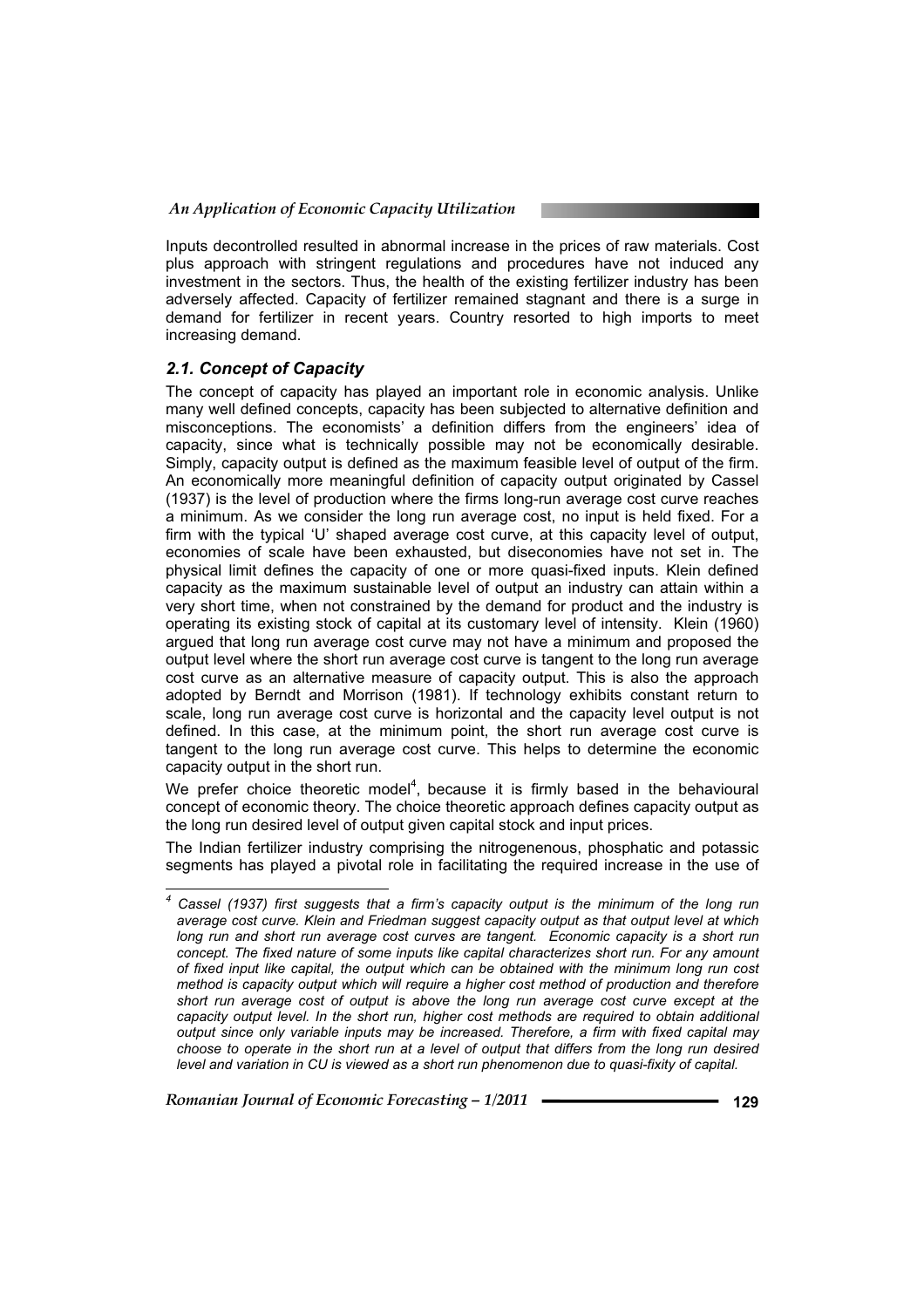plant nutrients for achieving the goal of self sufficiency in food grain production, on one hand, and sustained agricultural growth, on the other. With the current level of performance the industry ranks  $3<sup>rd</sup>$  in the world in production and consumption of fertilizer. This industry occupies 3.25% a share in GVA, 5.58% a share in fuel consumption, the energy intensity (measured as fuel consumption / GVA) is 0.55 and foreign exchange earning growth from export enhanced from 21.2% in 1991-1992 to 55.9% in 2005-2006.

# **3. Database and Methodology**

This paper covers a period of 25 years, from 1979 –1980 to 2003 –2004. The entire period is sub-divided into two phases, as pre-reform period (1980 –1981 to 1990 – 1991) and post-reform period (1991- 1992 to 2003-2004) on the basis of changes in macroeconomic policy governing the Indian economy, sub-division of period being taken logically as such to assess conveniently the impact of liberalization on TFPG and CU.

## *3.1. Description of Data and Measurement of Variables*

The present study is based on industry-level time series data taken from several issues of Annual Survey of Industries, National Accounts Statistics, CMIE and Economic Survey, Statistical Abstracts (several issues), RBI bulletin, Whole sale price in India prepared by the Index no of office of Economic Advisor, Ministry of Industry etc., covering a period of 25 years commencing from 1979-1980 to 2003-2004. Selection of time period is largely guided by availability of data<sup>5</sup>. In capacity utilization (CU) estimate, output is measured as real value added produced by manufacturers *(*Y  $=$  P<sub>L</sub>L + P<sub>K</sub> K<sub>-1</sub> + P<sub>E</sub>. E) suitably deflated by WIP index for manufactured. In order to avoid over estimation due to ignoring contribution of material input on TFP, a third variable of intermediate input (material including energy input) $^6$  has been incorporated in the value-added function as such to obtain gross output while estimating TFPG. Pradhan and Barik (1999) argued that the gross output, instead of value added, appears to be the appropriate choice of TFPG estimation in India. Generally, TFP growth estimates based on value added terms are over estimated since they ignore the contribution of intermediate inputs on productivity growth (Sharma, 1999). Therefore, modified gross value of output so calculated has been used as a measure of output suitably deflated by wholesale price index of manufactured.

 $\overline{a}$ 

*<sup>5</sup> Until 1988-1989, the classification of industries followed in ASI was based on the National Industrial classification 1970 (NIC 1970). The switch to the NIC-1987 from 1989-1990 and also switch to NIC1998 requires some matching. Considering NIC1987 as base and further NIC 1998 as base, fertilizer industry has been merged accordingly. For price correction of variable, wholesale price indices taken from official publication of CMIE have been used to construct* 

*deflators. <sup>6</sup> Earlier studies that have not treated material including energy as separate factor of production,*  has failed to pick-up significant economies that are likely to generate in the use of such input. *Jorgenson (1988) has observed that in a three input production framework, the contribution of intermediate inputs like material, energy etc. are significant sources of output growth.*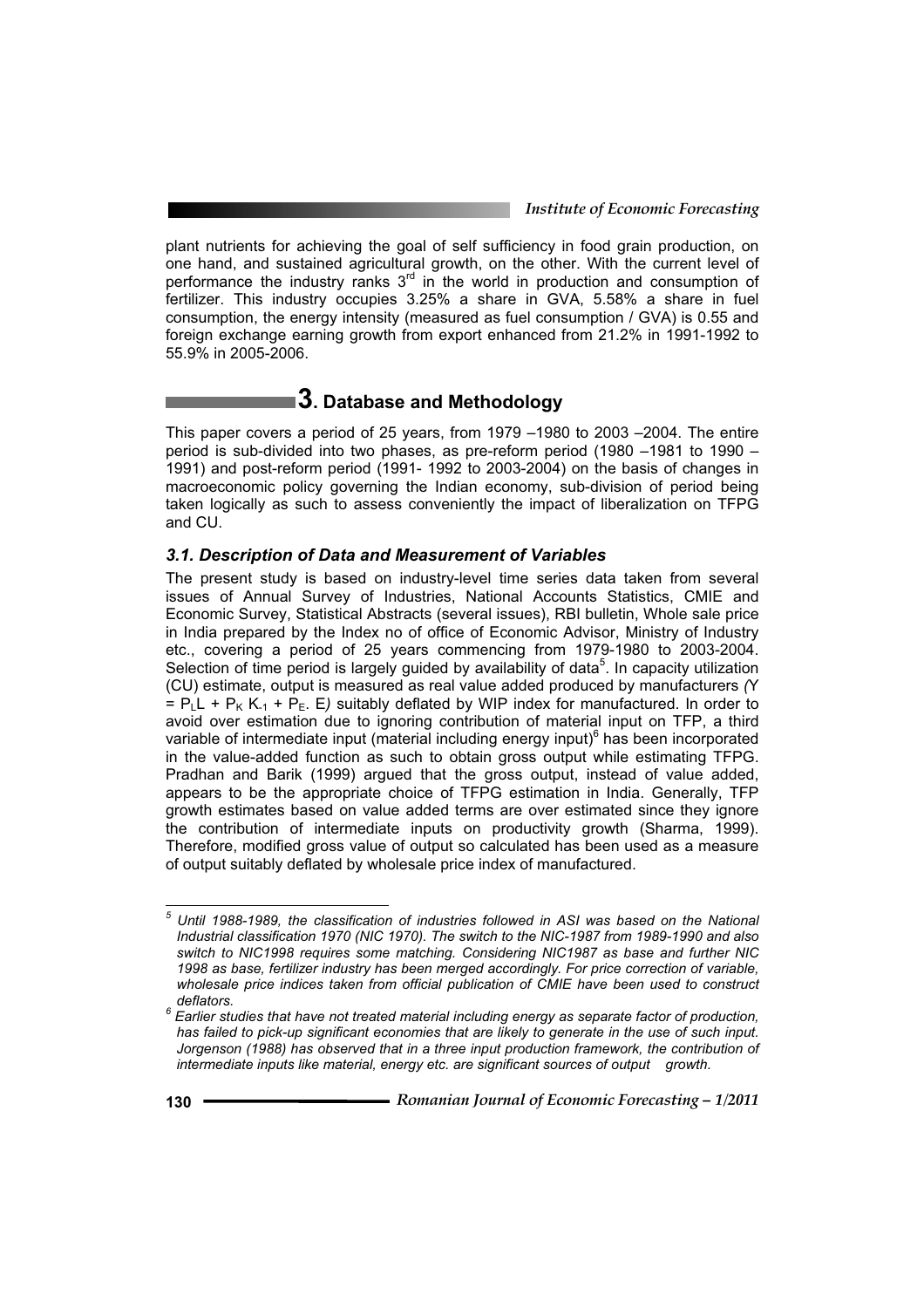Total number of persons engaged in Indian fertilizer sector is used as a measure of labor inputs. Price of labor  $(P_1)$  is the total emolument divided by number of laborers which includes both production and non-production workers<sup>7</sup> (Goldar *et al.*, 2004). Deflated cost of fuel (Appendix 1) has been taken as measure of energy inputs. Due to unavailability of data regarding periodic price series of energy in India, some approximation becomes necessary. We have taken weighted aggregative average price index of fuel (considering coal, petroleum and electricity price index, suitably weighted, from statistical abstract) as proxy price of energy  $8$ . Deflated gross fixed capital stock at 1981-'82 prices is taken as the measure of capital input. The estimates are based on perpetual inventory method (Appendix 2). Following the same line as adopted in deflating energy input, the reported series on materials has been deflated to obtain material inputs at constant prices. Rental price of capital is assumed to be the price of capital  $(P_K)$  which can be estimated following Jorgenson and Griliches (1967):

$$
\mathsf{P}^t_{\kappa} = \mathsf{r}_t + \mathsf{d}_t - \frac{\mathsf{P}^{\text{r}}_{\kappa}}{\mathsf{P}_{\kappa}}
$$

where:  $r_t$  is the rate of return on capital in year  $t$ ,  $d_t$  is the rate of depreciation of capital in the year t and  $\frac{P^2k}{P}$ k P  $\overline{\text{P}}$ • is the rate of appreciation of capital .Rate of return is taken as the rate of interest on long term government bonds and securities  $^9$  which is collected from RBI bulletin(various issues). The rate of depreciation is estimated from the reported figures on depreciation and fixed capital as available in ASI which Murty (1986) had done earlier. However, we have not tried corrections for the appreciation of value of capital  $10$  in the estimates of price of capital services.

### *3.2. Econometric Specification*

#### *3.2.1. TFPG Estimation Procedure*

 $\overline{a}$ 

In this paper, TFPG is estimated under three input framework applying Tran slog index of TFP as below:

*<sup>7</sup> One serious limitation of this assumption is that this does not take into account variations in quality and the composition of labour force. <sup>8</sup>*

*To compute the price of energy inputs, some studies have aggregated quantities of different energy inputs using some conversion factors (say British Thermal units or coal replacement etc.) and then take the ratio of expenditure on energy to the aggregate quantity of energy. This method is criticized because it assumes different types of energy inputs to be perfect*   $substitutes.$ 

*Prime lending rate is generally viewed as an opportunity cost of capital, but problem is that there is no unique lending rate available for use.So, we have used rate of interest on long term government bond and securities as rate of return on capital [as previously used by Jha, Murty and Paul (1991)].Alternatively, one can use the gross yield on preferential industrial shares, if* 

available, as Murty(1986) has done.<br><sup>10</sup> As Jorgenson and Griliches note capital gains should be deducted from (  $r_t$  +d<sub>t</sub>) but several *studies have not done so and adjustment for capital gains does not seem to make such difference to the result.*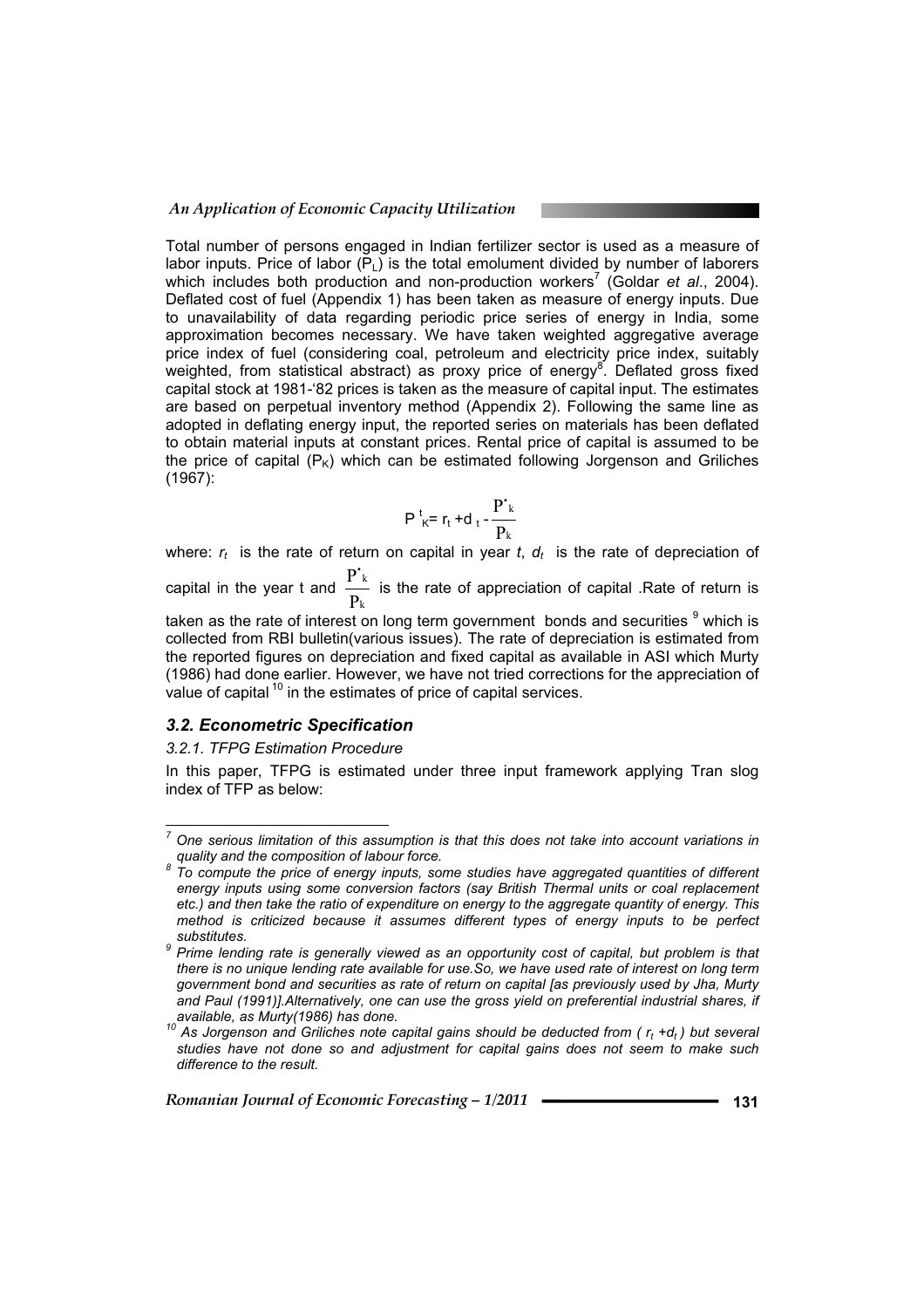*Institute of Economic Forecasting*

$$
\Box LnTFP(t) = \Box LnQ(t) - \left[\frac{S_L(t) + S_L(t-1)}{2} x \Box LnL(t)\right] - \left[\frac{S_K(t) + S_K(t-1)}{2} x \Box LnK(t)\right] - \left[\frac{S_M(t) + S_M(t-1)}{2} x \Box LnM(t)\right]
$$

*Q* denotes gross value added, *L* Labour, *K* Capital, *M* material including energy input.

$$
\Delta \text{Ln } Q(t) = \text{Ln } Q(t) - \text{Ln } Q(t - 1)
$$
\n
$$
\Delta \text{Ln } L(t) = \text{Ln } L(t) - \text{Ln } L(t - 1)
$$
\n
$$
\Delta \text{Ln } M(t) = \text{Ln } M(t) - \text{Ln } M(t - 1)
$$
\n
$$
\Delta \text{Ln } L(t) = \text{Ln } L(t) - \text{Ln } L(t - 1)
$$

 $S_K$ ,  $S_l$  and  $S_M$  being income share of capital, labor and material respectively and these factors add up to unity. *TFP* is the rate of technological change.

#### *3.2.2. Capacity Utilization Estimation Procedure*

In view of variations in *CU,* as a short-run phenomenon caused by the quasi-fixed nature of capital, an econometrically tractable short-run variable cost function that assumes capital as a quasi-fixed input has been used to estimate *CU.*

Considering a single output and three input framework *(K, L, E)* in estimating *CU*, we assume that firms produce output within the technological constraint of a wellbehaved<sup>11</sup> production function  $Y = f(K, L, E)$ , where:  $K, L$  and  $E$  are capital, labor and energy respectively.

Since capacity output is a short run notion, the fundamental concept behind it is that firm faces short run constraint like stock of capital. Firms operate at full capacity where their existing capital stock is at the long run optimal level. Capacity output is that level of output, which would make existing short run capital stock optimal.

Rate of *CU* is given as

$$
CU = Y/Y^* \tag{1}
$$

*Y* is actual output and *Y\** is capacity output.

In association with variable profit function, there exists a variable cost function, which can be expressed as

$$
VC = f(P_L, P_{E_i}K, Y)
$$
 (2)

Short run total cost function is expressed as

$$
STC = f(P_L, P_E, K, Y) + P_K. K
$$
 (3)

 $P<sub>K</sub>$  is the rental price of Capital.

Variable cost equation<sup>12</sup> which is variant of general quadratic form for (2) that provide a closed form expression for *Y\** is specified as

 $\overline{a}$ 

*<sup>11</sup> A production function is considered to be well-behaved if it has positive marginal product for each input and it is quasi- concave and also satisfies the conditions of monotonocity. Quasiconcavity required that the bordered Hessian matrix of first and second partial derivatives of the production function be negative semi-definite. 12 Similar functional form has been previously estimated by Denny et al (1981). The variable* 

*cost function is based on the assumption that some input like capital cannot be adjusted to*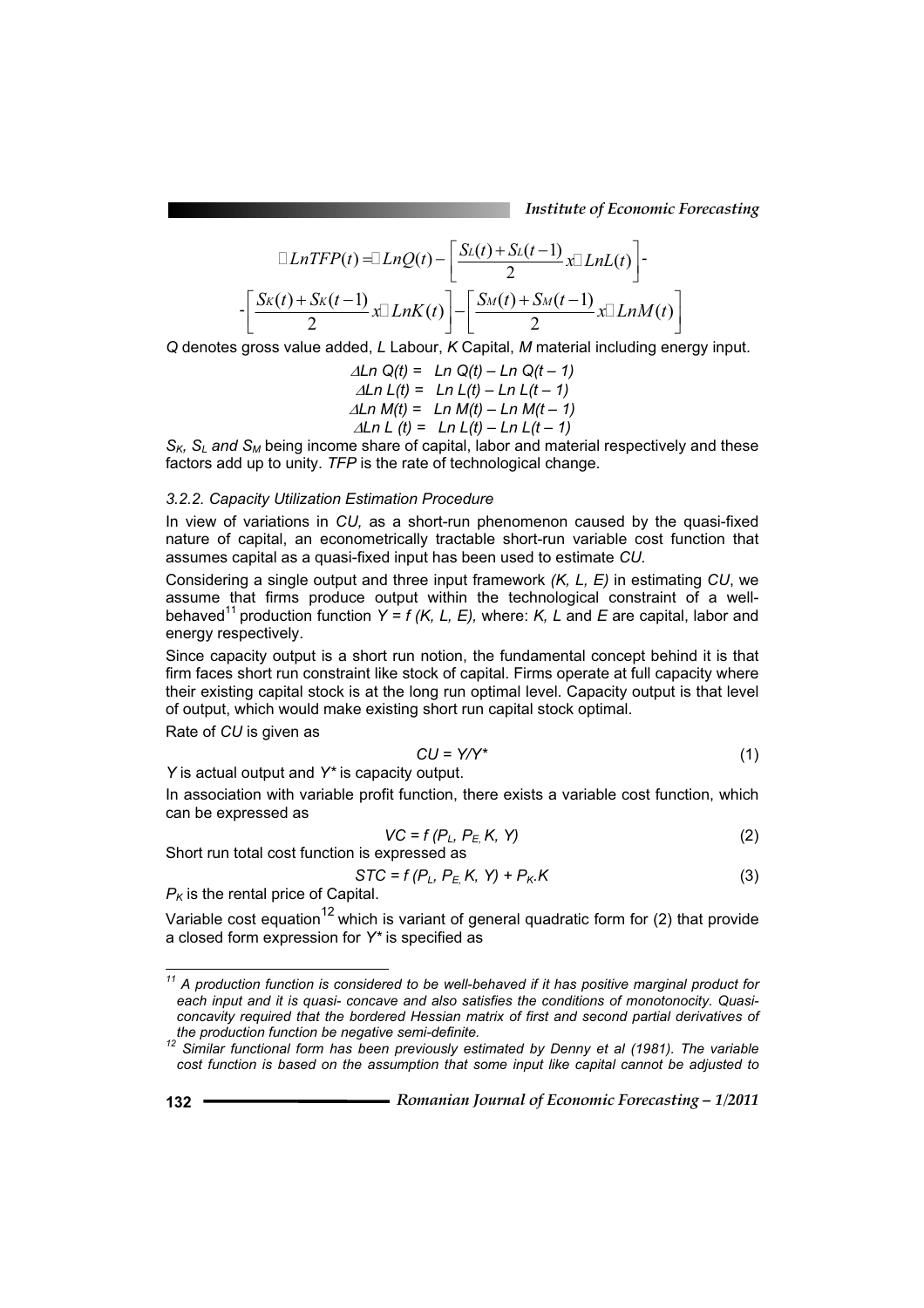*An Application of Economic Capacity Utilization* 

$$
VC = \alpha_0 + K_1 (\alpha_K + \frac{1}{2} \beta_{KK} \left[ \frac{K_{-1}}{Y} \right] + \beta_{KL} P_L + \beta_{KE} P_E) +
$$
  
+  $P_L (\alpha_L + \frac{1}{2} \beta_{LL} P_L + \beta_{LE} P_E + \beta_{LY} Y) +$   
+  $P_E (\alpha_E + \frac{1}{2} \beta_{EE} P_E + \beta_{EV} Y) + Y (\alpha_Y + \frac{1}{2} \beta_{YY} Y)$  (4)

*K-1* is the capital stock at the beginning of the year, which implies that a firm makes output decisions constrained by the capital stock at the beginning of the year.

Capacity output *(Y\*)* for a given level of quasi-fixed factor is defined as the level of output that minimizes STC. Thus, the optimal capacity output level, for a given level of quasi-fixed factors, is defined as that level of output, which minimizes STC. So, at the optimal capacity output level, the envelop theorem implies that the following relation must exist.

$$
\frac{\partial STC}{\partial K} = \frac{\partial VC}{\partial K} + PK = 0
$$
 (5)

In estimating *Y\**, we differentiate *VC* equation (4) w.r.t *K*-1 and substitute expression in equation (5)

$$
Y^* = \frac{-\beta_{KK}K_{-1}}{(\alpha_K + \beta_{KL}P_L + \beta_{KE}P_E + P_K)}
$$
(6)

The estimates of *CU* can be obtained by combining equation (6) and (1).

# **4. Empirical Estimation of TFP Growth**

Estimation of annual TFP growth rate of Indian fertilizer Industry at aggregate level are presented in Table 1.

Present exercise exhibits an overall negative growth rate in TFP. It is evident from Table 1 that the estimated growth rate of TFP for the period 1980-1981 to 1991-1992 is 0.44% p.a., which signifies a positive rate of growth in TFP, whereas post-reform period covering 1991-1992 to 2003-2004 in our study witnessed a sharp negative growth of -1.12% p.a., a steeper fall from growth rate as revealed in the pre-reform period. This decline is due to reduced capacity utilization caused by downfall in production rather than being a consequence of lack of technical progress. The growth rate of TFP in Indian fertilizer sector is assessed to be –0.055% p.a., implying average overall annual deceleration for the entire period 1980-1981 to 2003-2004. On the whole, the impact of economic reforms on TFPG at aggregate level was poor as the positive average rate of TFPG estimated in the pre-reform period declined to negative growth in post-reform period. Moreover, difference between mean TFPG of two periods is statistically significant at 0.05 levels thereby indicating that average TFPG between two periods are statistically different.

*their equilibrium level. Therefore, the firm minimizes variable cost given the output and the quasi-fixed inputs.* 

*Romanian Journal of Economic Forecasting – 1/2011* **<sup>133</sup>**

 $\overline{a}$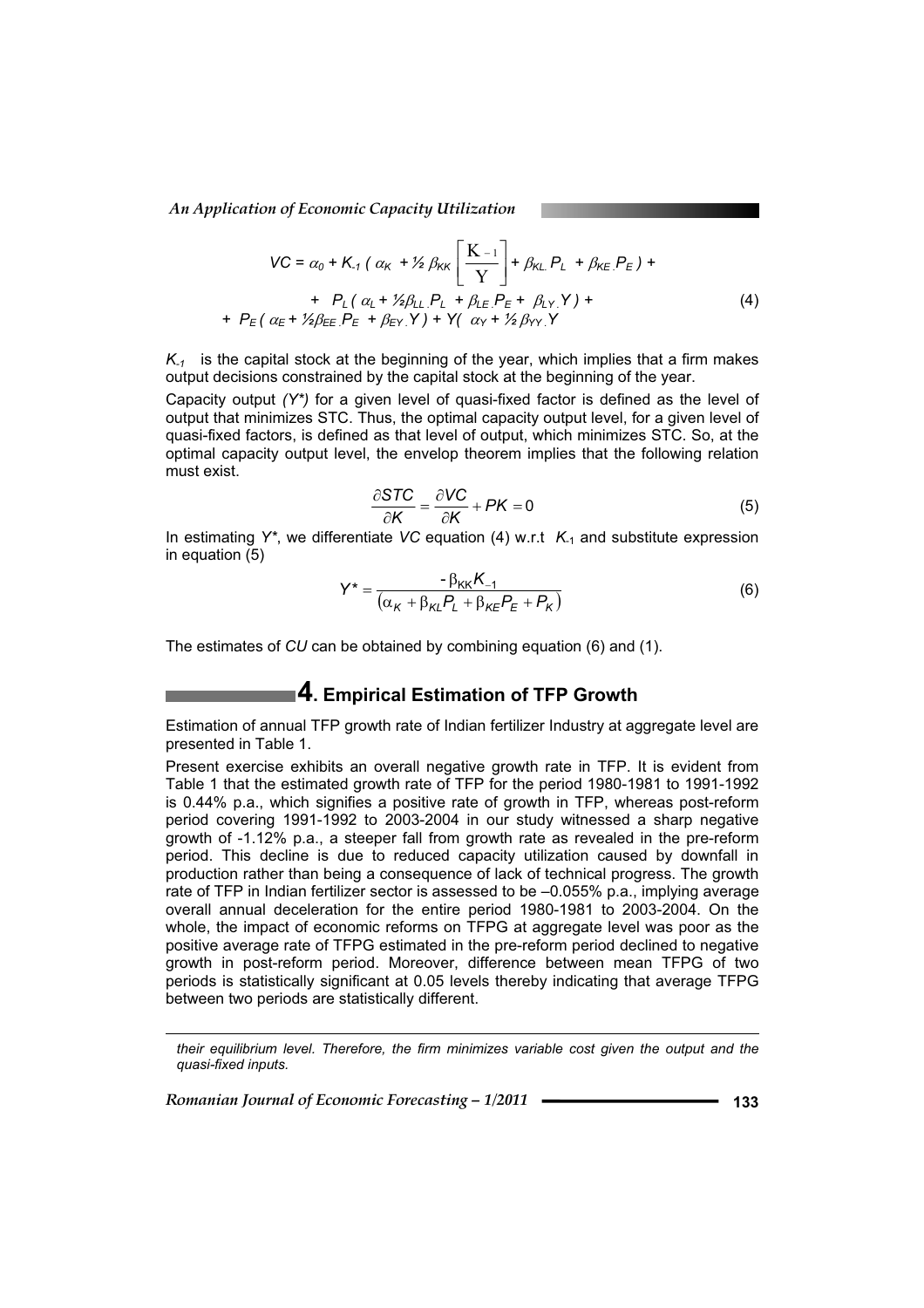*Institute of Economic Forecasting*

### **Table 1**

|         | Pre-reform Period<br>(1979-1980 to 1991-1992) |                           | Post-reform Period<br>(1991-1992 to 2003-2004) |                    |                           |  |
|---------|-----------------------------------------------|---------------------------|------------------------------------------------|--------------------|---------------------------|--|
| Year    | <b>TFP Indices</b>                            | Growth rate in<br>TFP (%) | Year                                           | <b>TFP Indices</b> | Growth rate in<br>TFP (%) |  |
| 1979-80 |                                               |                           | 1991-92                                        | 0.9739             | $-8.05$                   |  |
| 80-81   | 1.0344                                        | 3.44                      | 92-93                                          | 1.0643             | 9.28                      |  |
| 81-82   | 0.9648                                        | $-6.73$                   | 93-94                                          | 0.9581             | $-9.98$                   |  |
| 82-83   | 1.0063                                        | 4.30                      | 94-95                                          | 0.9388             | $-2.01$                   |  |
| 83-84   | 1.0154                                        | 0.90                      | 95-96                                          | 1.0348             | 10.23                     |  |
| 84-85   | 1.0213                                        | 0.59                      | 96-97                                          | 1.0392             | 0.43                      |  |
| 85-86   | 0.9784                                        | -4.20                     | 97-98                                          | 0.9356             | $-9.97$                   |  |
| 86-87   | 1.0081                                        | 3.04                      | 98-99                                          | 0.999              | 6.78                      |  |
| 87-88   | 1.0149                                        | 0.67                      | $99-00$                                        | 1.0457             | 4.67                      |  |
| 88-89   | 0.8796                                        | $-13.33$                  | $00 - 01$                                      | 1.0208             | $-2.38$                   |  |
| 89-90   | 1.2                                           | 36.43                     | $01 - 02$                                      | 0.9735             | $-4.63$                   |  |
| 90-91   | 1.0592                                        | $-11.73$                  | 02-03                                          | 1.0518             | 8.04                      |  |
| 91-92   | 0.9739                                        | $-8.05$                   | 03-04                                          | 0.8729             | $-17.01$                  |  |
| Average |                                               | 0.44                      |                                                |                    | $-1.12$                   |  |

#### **Trend in Growth Rate of TFP at Aggregate Level**

*Source: Estimated by authors.* 

#### *Output growth – either input accumulation or productivity driven:*

Theoretically, sources of economic growth are composed of factor accumulation and productivity growth. The first source may lead to high growth rates, but only for a limited period of time. Thereafter, the law of diminishing returns inevitably occurs. Consequently, sustained growth can only be achieved through productivity growth, that is, the ability to produce more and more output with the same amount of input. Some researchers argued that the Soviet Union of the 1950s and the 1960s, and the growth of the Asian 'Tigers' are examples of growth through factor accumulation (e.g. Krugman, 1994). On the other hand, growth in the industrialized countries appears to be as the result of improved productivity (e.g. Fare *et al*, 1994).

Traditionally (owing to Solow), the sources of output growth are decomposed into two components: a component that is accounted for by the increase in factors of production and a component that is not accounted for by the increase in factors of production which is the residual after calculating the first component. The latter component actually represents the contribution of TFP growth.

Table 2 shows the relative contribution of TFP growth and factor input growth for the growth of output during 1979-1980 to 2003-2004. Observing the growth path, it is apparent that TFP growth contribution is either negative or insignificant across the entire time frame. Therefore, it is true that increase in factor input is responsible for observed output growth and TFP contribution plays negligible role in enhancing output growth. Consequently, growth in Indian fertilizer industry was fundamentally dominated by factor accumulation resulting in input-driven growth.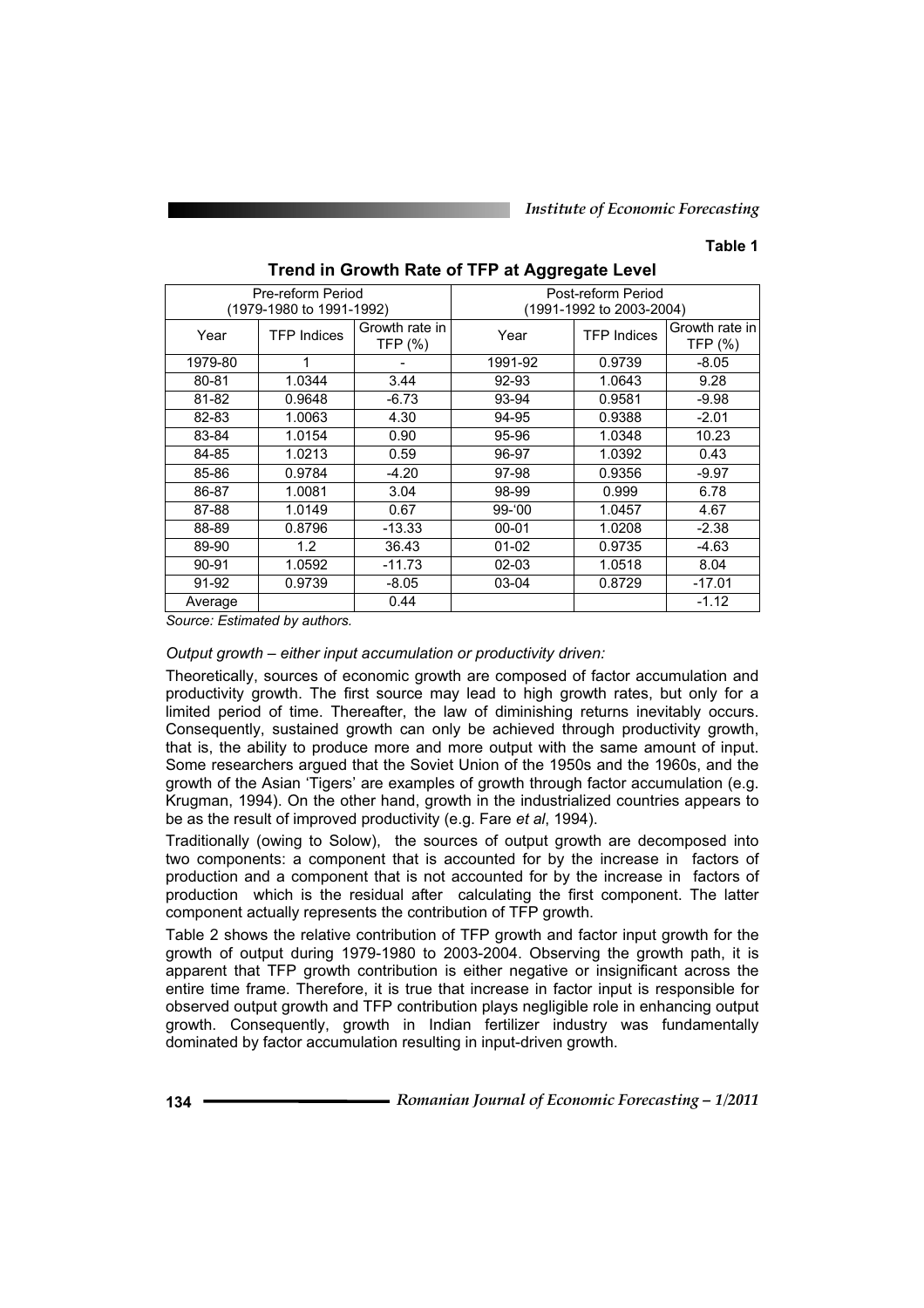## **Table 2**

# **Contribution of TFPG to Output Growth under Liberalized Trade Regime**

| Period                                            | Output<br>growth | Contribution of Input<br>growth | <b>Contribution of TFPG</b> |  |
|---------------------------------------------------|------------------|---------------------------------|-----------------------------|--|
| Phase 1 (1979-80 to 85-86)                        | 3.67             | 3.95(107.63%)                   | $-0.28$ $(-7.63%)$          |  |
| Phase 2 (1986-87 to 91-92)                        | 26.99            | 25.82(95.66%)                   | 1.17(4.34%)                 |  |
| Phase 3 (1992-93 to 97-98)                        | 7.09             | 7.43(100.46%)                   | $-0.34(-0.46%)$             |  |
| Phase 4 (98-99 to 2003-04)                        | $-2.05$          | $-1.30(63.41%)$                 | $-0.75(36.59%)$             |  |
| Entire Pre-reform period<br>(1979-80 to 1991-92)  | 15.33            | 14.89(97.13%)                   | 0.44(2.87%)                 |  |
| Entire Post-reform period<br>(1991-92 to 2003-04) | 3.74             | 4.86(127.08%)                   | $-1.12(-27.08%)$            |  |
| Entire period<br>(1979-80 to03-04)                | 8.93             | 8.98(127.63%)                   | $-0.05(-27.63%)$            |  |

*\*Figures in the parenthesis are contribution of factor inputs and productivity in percentage term to the respective phase.* 

# **5. Economic Measure of Capacity Utilization**

In Table 3 below, in view of overriding importance of capacity utilization as one of the determinants of productivity, we present economic CU estimation and its trend during the study period by adopting OLS technique.

### **Table 3**

| Year  | Economic<br>$CU = Y/Y^*$ | Capacity<br>Growth (%) | Output<br>Growth<br>$(\%)$ | Growth in<br>CU(%) | Year      | Economic<br>$CU = Y/Y^*$ | Capacity<br>Growth (%) | Output<br>Growth<br>(%) | Growth in<br>CU (%) |
|-------|--------------------------|------------------------|----------------------------|--------------------|-----------|--------------------------|------------------------|-------------------------|---------------------|
| 79-80 | 0.5425                   |                        |                            |                    | 1991-92   | 1.005                    | 9.15                   | 11.12                   | 1.81                |
| 80-81 | 0.6270                   | 4.82                   | 21.15                      | 15.57              | 92-93     | 0.9447                   | 28.25                  | 20.54                   | $-6.01$             |
| 81-82 | 0.5604                   | 2.40                   | $-8.47$                    | $-10.61$           | 93-94     | 0.7767                   | 11.78                  | $-8.10$                 | $-17.78$            |
| 82-83 | 0.5458                   | 2.31                   | $-0.36$                    | $-2.61$            | 94-95     | 0.8319                   | 15.16                  | 23.34                   | 7.10                |
| 83-84 | 0.5972                   | 4.54                   | 14.40                      | 9.42               | 95-96     | 0.7863                   | 30.40                  | 23.25                   | $-5.48$             |
| 84-85 | 0.6267                   | 5.27                   | 10.46                      | 4.93               | 96-97     | 0.7417                   | 7.68                   | 1.57                    | $-5.67$             |
| 85-86 | 0.6854                   | 1.39                   | 10.89                      | 9.37               | 97-98     | 0.6831                   | 5.13                   | $-3.18$                 | $-7.90$             |
| 86-87 | 0.8609                   | 9.34                   | 37.34                      | 25.61              | 98-99     | 0.6052                   | 12.68                  | $-0.18$                 | $-11.41$            |
| 87-88 | 0.7121                   | 6.05                   | $-12.28$                   | $-17.28$           | 99-00     | 0.7269                   | 5.07                   | 26.21                   | 20.12               |
| 88-89 | 0.8372                   | 8.27                   | 21.33                      | 17.56              | $00 - 01$ | 0.6719                   | 11.73                  | 3.27                    | $-7.57$             |
| 89-90 | 0.7963                   | 6.46                   | 20.01                      | $-4.89$            | $01 - 02$ | 0.6017                   | 1.98                   | $-8.68$                 | $-10.45$            |
| 90-91 | 0.9873                   | 16.23                  | 17.01                      | 23.99              | $02 - 03$ | 0.5597                   | 2.01                   | $-5.10$                 | $-6.97$             |
| 91-92 | 1.005                    | 9.15                   | 11.12                      | 1.81               | $03 - 04$ | 0.5859                   | $-6.61$                | $-2.25$                 | 4.67                |
| Ave-  | 0.7218                   | 6.35                   | 11.88                      | 5.61               |           | 0.7324                   | 10.34                  | 6.29                    | $-3.50$             |
| rage  |                          |                        |                            |                    |           |                          |                        |                         |                     |

**Trend in Capacity Utilization, 1979-1980 to 2003-2004** 

*Source: Estimated by authors.* 

It was noticed that if capacity output is taken to be the economic capacity derived from optimization process, the CU could exceed one in some cases. This implies that production is to the right of minimum point of short-run average total cost curve which induces cost reducing net investment. The estimate in Table 3 shows that industry's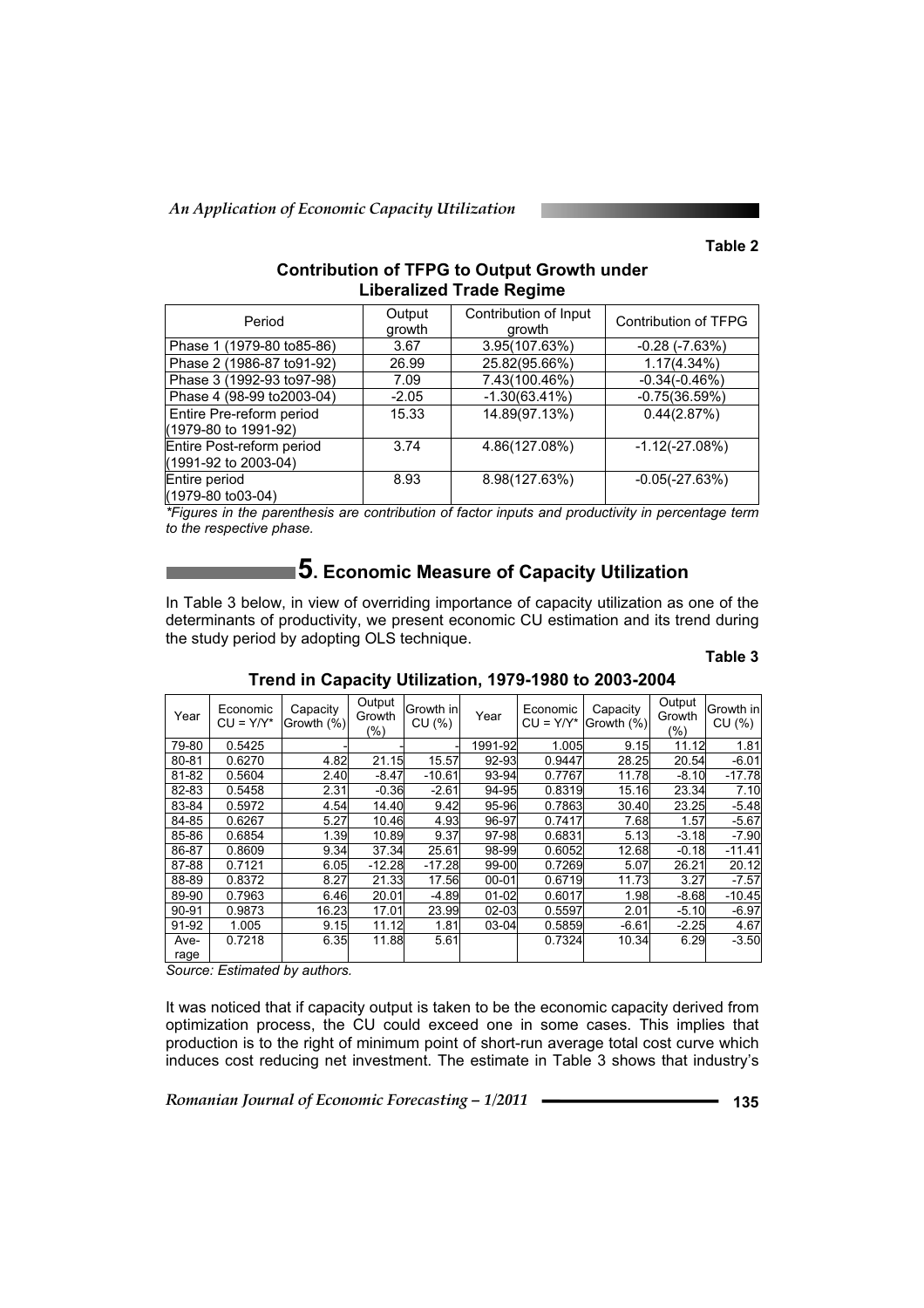average *CU* ratio rose from 0.7218 to 0.7324 during post-reform period and similar trends have been noticed in the average growth rate of capacity and actual output during these two time frames shows declining trend. Wide variations in the magnitude of *CU* are found in the estimation, which ranges from about 0.5425 to 1.005 within these two-time periods.

In investigating the issue of whether there exist any impact of economic reforms on CU or not, piecewise linear regression (Spline function) is used as follows.

*Ln CU<sub>t</sub>* =  $\alpha + \beta t + \beta'(t - t_0) D t$ Result of the regression equation is as follows: *Ln CUt* = - 0.719 + 0.054 - 0.0925 *D t*   $(-14.96)$   $(9.54)$   $(-9.98)$ 

Adjusted  $R^2$  = 0.804, Durbin-Watson value = 1.96

Here,  $\beta$  gives the slope of the regression line in pre-reform period which is positive and significant implying that growth in *CU* shows positive trend immediately before liberalization starts. But as coefficient of the difference between two time periods is significant at 0.01 level and negative (coefficient being - 0.0925), it can be concluded that liberalization has its significant negative impact on *CU* during post- reform period.

It is also evidently supported by our empirical estimation of average growth rate in capacity utilization as shown in Table 3 that there is a significant drop in average growth rate of capacity utilization, from 5.61% in pre-reform period to -3.50 % in postreform period.

Trend in capacity expansion reflects that capacity expanded more rapidly in postreform period than pre-reform period due to abolition of licensing rules which might have encouraged entrepreneurs to invest more and expand plant capacity. Gross output at 1981-1982 prices had grown constantly during 1980s and its growth rate accelerated in the first half of 1990s. Output growth may take place because the size of the overall market is expanding. A rapid growth of gross output in an industry generates expectation that the industry will grow in future, investment in industry might increase. Abolition of industrial licensing might have encouraged investment. It is noteworthy that growth rate of output of Indian fertilizer sector stagnated or slowed down after 1995-1996. The slow growth rate of gross output might be due to deficient demand which is supported from declining sales growth rate after1995-96 as shown in Table-4, increase of import probably (5.75% import growth during'95-'04period) affecting domestic production, high cost of capital over-burdening manufacturers which resulted due to tight monetary policy of Reserve Bank of India adopted in 1995- '96. Apart from this, withdrawal of price and distribution control for potassic, phosphatic and nitrogenous fertilizers coupled wtith introduction of dual pricing probability of further decrease in subsidies reflected immediate effect on production, but capacity expanded rapidly as a result of abolition of licensing restriction consequent to economic reforms. Moreover, the regulation of fertilizer prices and the Retention Price Scheme (RPS) compensates the negative margins faced by fertilizer manufacturers. This scheme, introduced in 1977, ensures that, in principle, fertilizer manufacturers do not make losses (Venkateshwarlu and Sen, 2002). The reforms of the early 1990s brought a delisting of several items (i.e. several items were no longer the subject of RPS), which meant that manufacturers producing these items were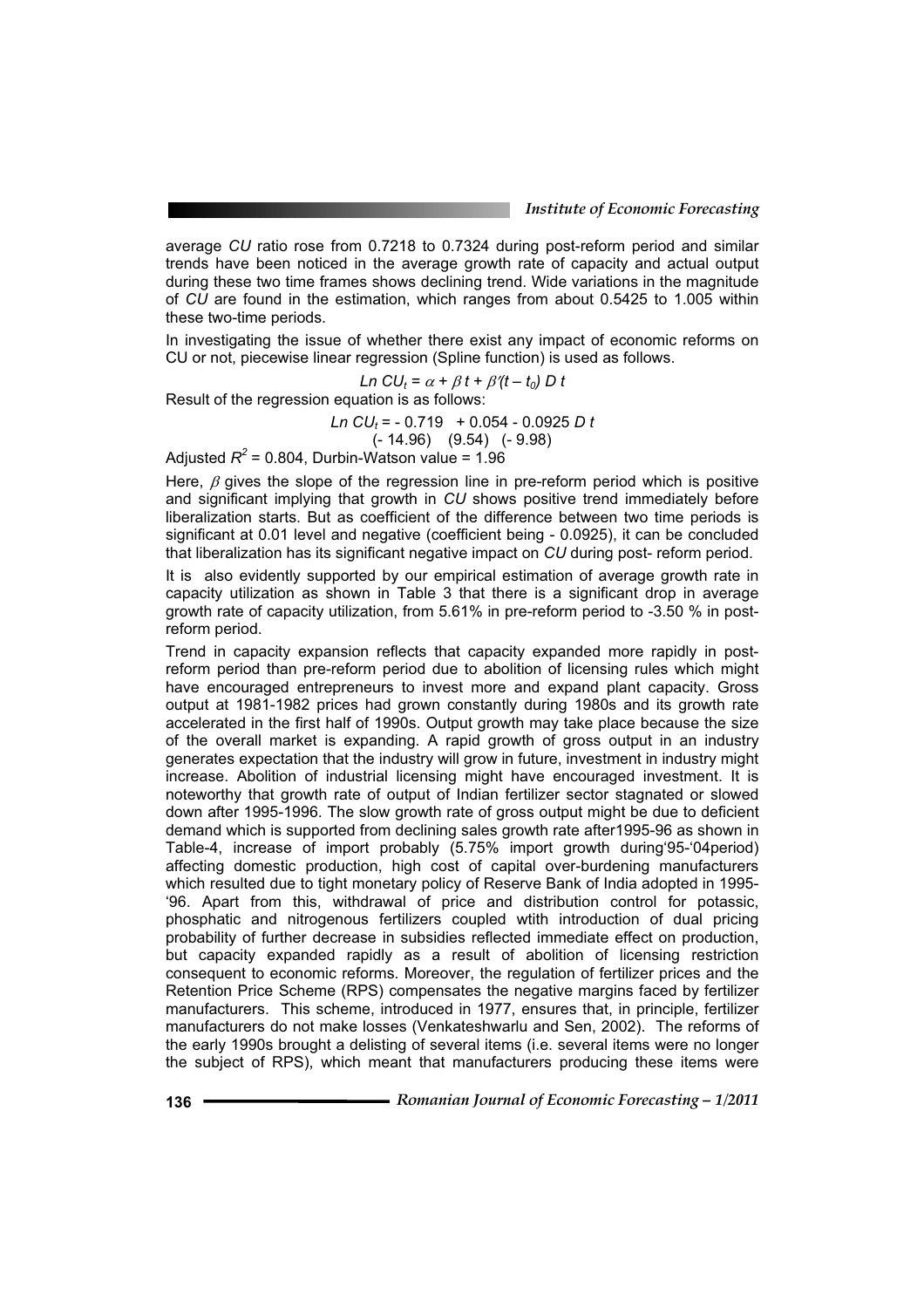#### *An Application of Economic Capacity Utilization*

suddenly exposed to losses. It is not surprising that this change in regulatory environment led to decline in growth rate of capacity utilization.

 **Table 4** 

| Year                        |      |     |      |      | 95-96 96-97 97-98 98-99 99-00 00-01 01-02 02-03 03-04 |     |        |      |       |
|-----------------------------|------|-----|------|------|-------------------------------------------------------|-----|--------|------|-------|
| Real Growth in sales %      | 10.5 | 6.9 | 22.9 | 12.1 | 13.7                                                  | 1.6 | $-2.1$ |      | 5.4   |
| Growth of cost of capital % |      |     |      |      | 22.12 20.82 17.62 19.04 18.66 17.96                   |     | 16.31  | 8.01 | 14.79 |
| (interest etc.)             |      |     |      |      |                                                       |     |        |      |       |

### **Growth of Real Sales and Cost of Capital (%)**

*Source: ASI & CMIE data (several issues) (Compiled).* 

# **6. Empirical CU Economic Application to Adjust for TFPG in Indian Fertilizer Industry**

Now, focus can be directed towards a vital application of the aforesaid economic CU measure to the adjustment of productivity measures in Indian fertilizer industry due to cyclical variation in utilization. Such adjustment to productivity measure is of crucial importance in order to account for the effect of variation in capacity utilization on TFPG. This section estimates how TFPG measure may be distorted with the variation in capacity utilization .We regress the log difference of the measured productivity growth on the log difference of the capacity utilization rate which is a proxy for business cycle. Subsequently, we have adjusted the average of the regression error term so that it equals the original productivity measure when the productivity measure is adjusted for cyclical factors.

$$
\Delta Log TFP_t = a + b\Delta Log CU_t
$$
  
 
$$
\Delta Log TFP = -0.0023 - 0.121\Delta Log CU_t
$$
  
(-0.252) (-0.692)

where: *CU* is capacity utilization and *t* statistics are given in the parenthesis. Durbin-Watson = 2.74,  $R^2 = 0.21$ .

**Table 5** 

#### **TFP Growth rate with adjustment for capacity utilization, 1980-1981 to 2003-2004**

|                                         | TFP growth rate (% per annum). |                                                        |  |  |  |
|-----------------------------------------|--------------------------------|--------------------------------------------------------|--|--|--|
| Time interval                           |                                | Unadjusted TFPG TFPG adjusted for capacity utilization |  |  |  |
| Pre-reform period i.e.                  | 0.44                           | $-0.50$                                                |  |  |  |
| $ 1980 - 81$ to $1991 - 92$             |                                |                                                        |  |  |  |
| l'80-81 to84-85                         | 0.5                            | $-0.38$                                                |  |  |  |
| l'84-85-to 88-89                        | $-2.65$                        | $-0.58$                                                |  |  |  |
| '88-89 to 91-92                         | 0.83                           | 0.68                                                   |  |  |  |
| Post-reform period i.e.                 | $-1.12$                        | $-0.019$                                               |  |  |  |
| 1991 - 92 to 2003 - 04                  |                                |                                                        |  |  |  |
| "91-92 to 97-98                         | $-1.44$                        | 0.047                                                  |  |  |  |
| "97-98 to 03-04                         | $-2.07$                        | $-0.053$                                               |  |  |  |
| Entire period i.e. 1980-81 to 2003 - 04 | $-0.055$                       | $-0.25$                                                |  |  |  |

*# Growth rates for the entire periods are obtained from the semi log trend.*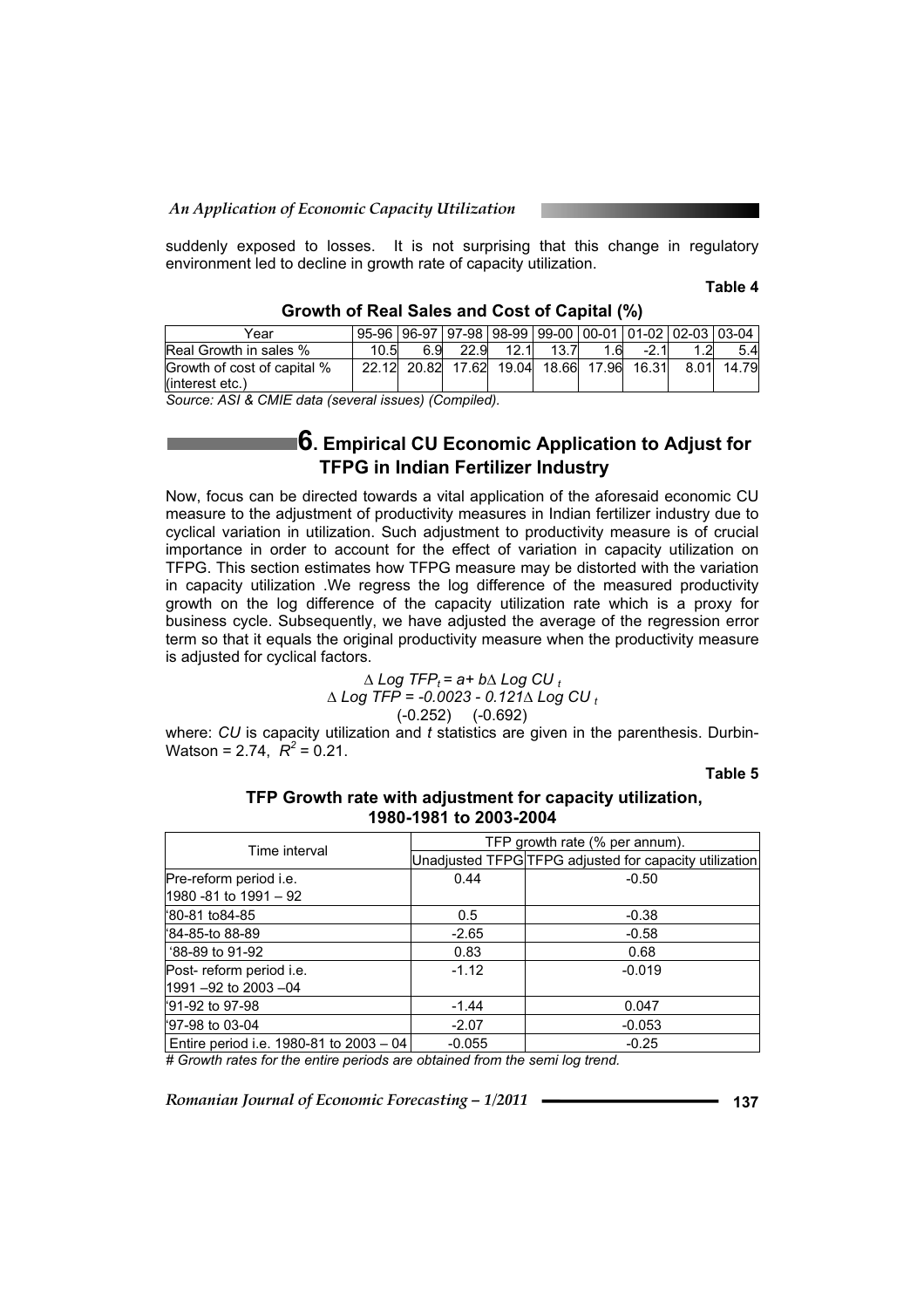## **Figure 1**

**Graphical presentation of Total factor productivity growth with adjustment for capacity utilization** 



Rate of changes in CU are found to be negatively correlated with TFP growth rate. This implies that among many other factors like growth in output, import of capital goods, advanced technology, trade policy etc. that affect TFPG, CU may have a resultant negative effect on TFPG rate. After adjustment of capacity utilization, positive growth rate of TFP (0.44%) in '80s vanishes, rather displays a very noticeable decelerated growth rate in TFP(-0.50%) and in '90s, TFPG rate is negative but improvement is noticed inspite of negative trend existed as compared to pre-reform period resulting a net improvement of 0.48% (-0.019 % minus -0.50%) following trade reform.

Difference in average annual growth rate between pre-reform (1980-1981 to1990- 1991) and post-reform period (1991-1992 to 2003-2004) is lower when effect of CU is incorporated into TFP growth calculation; while unadjusted tran slog measure implies a slowdown of 1.56% (0.44 minus - 1.12%), despite showing negative inclination, capacity adjusted TFPG measure suggest a net improvement of 0.48% (-0.019 % minus -0.50%) following trade reform.

On the whole, inspection of entries in table 5 reveals that removal of cyclical effect from the estimated TFP growth does not affect its overall movement but remarkably mitigates its variation because variation between subperiods are reduced after adjusting capacity utilization as cyclical factors. This implies that since average CU rates fell during post-reform period, the magnitude of the post liberalization (1991- 1992 to 2003-2004) TFPG slowdown was over-estimated by failing to take into account the effect of capacity utilization on TFPG.

# **7. Summary and Conclusion**

Our study examines the trend in TFPG, adjusted for capacity utilization in the context of Indian fertilizer industry during 1980s and 1990s. The analysis reveals in a nut shell that during 90's, there was a deceleration in TFP growth supporting the findings of many earlier studies.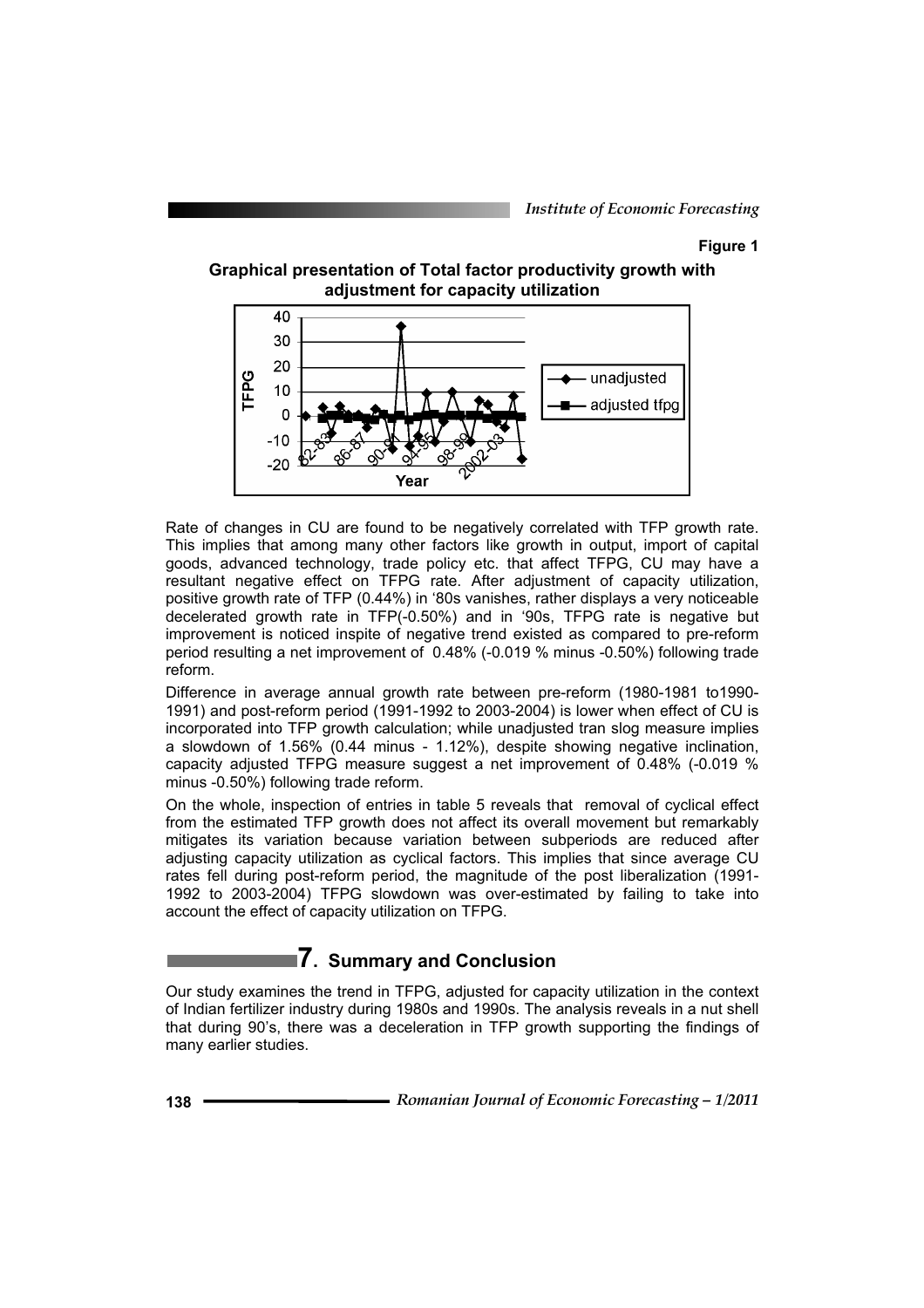Our findings also exhibit that:

a) Traditionally measured TFP growth without adjustment for CU, showing positive average growth during '80s and negative average growth during '90s, appears to be considerably over-estimated because it is evident that capacity adjusted measure suggests a noticeable improvement in TFP growth (0.48%) over pre-reformTFPG compared to unadjusted traditional Tran slog measure (a slowdown of 1.56%).

b) Total output growth in the Indian fertilizer industry is found to be mainly inputaccumulated rather than productivity driven.

c) Economic reforms have a significant negative impact on TFPG as well as on capacity utilization in Indian fertilizer industry.

d) Our result shows that a declining trend of CU is noticed after mid '90s due to slow increase in actual output resulting from stagnated demand and rapid expansion of capacity output as a result of abolition of licensing rule consequent to economic reforms.

e) Capacity utilization was a crucial factor that affects productivity growth in this industry.

In conclusion, it should be noted that economic reforms were undertaken to make Indian industry more efficient, technologically updated and competitive which are supposed to increase the level of productivity as well as capacity utilization. But our analysis does not support this contention.

In summary, while assessing performance of an industry, application of CU framework econometrically indicates the importance and usefulness of economic CU measure and offers a comfortable basis for future applied economic research in the context of emerging as well as rapidly developing economies like India. It is also suggested that while making policy decisions on the basis of aggregate, the consideration of intrasectoral analysis may be attempted in order to have more valuable results because generalization based on aggregative analysis sometimes fails to pave the way for improved decision making.

# **References**

- Ahluwalia, I. J. (1985), Industrial Growth in India: Stagnation since the mid-sixties, Delhi: Oxford University Press.
- Bal Krishnan, P. and K. Pushpangadan, (1998), "What do we know about productivity growth in Indian Industry", Economic and Political Weekly, 33: 41-46.
- Balakrishnan, P., K. Pushpangadan and Suresh Babu, (2000), 'Trade liberalization and Productivity growth in Manufacturing: Evidence from level panel data', Economic and Political Weekly, 35(41): 3679 – 82.
- Berndt, E.R and C.J. Morrison, (1981), "Capacity Utilization Measures: Underlying Economic Theory and an Alternative Approach", American Economic Review, Papers and Proceedings, 71: 48-52.
- Berndt, Ernst. R. and Fuss, M.A, (1986), "Productivity measurement for variation in capacity utilization and other forms of temporary equilibrium", Journal of Econometrics, 33: 7-29.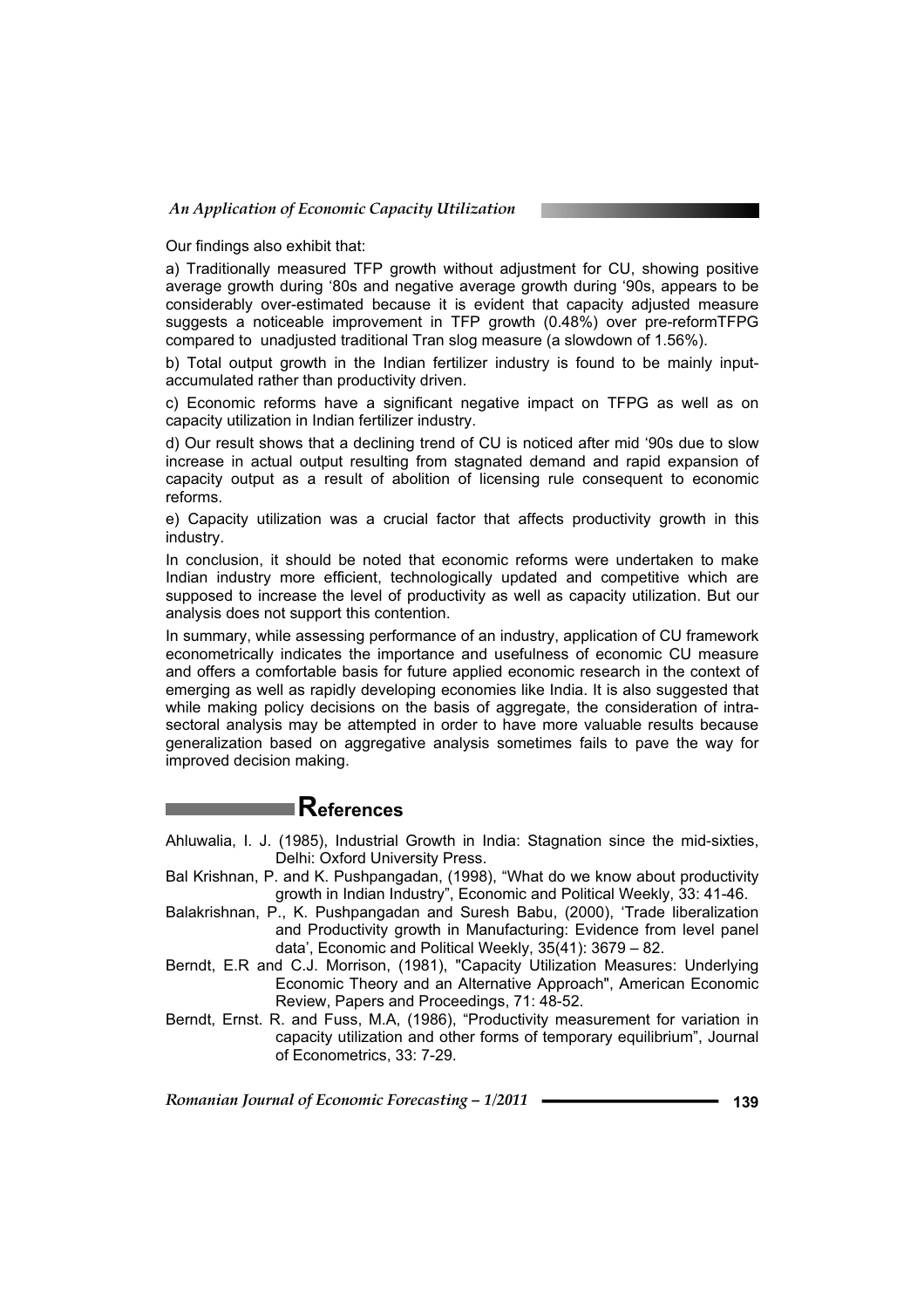- Bhagwati, J.N and T.N. Srinivasan, (1975), Foreign Trade Regimes and Economic Development in India, New York: Columbia University Press.
- Cassel, J.M. (1937), "Excess capacity and monopolistic competition", Quarterly Journal of Economics, 51:426-443.
- Denison, E.F., (1979), Accounting for slower economic growth: The United States in the 1970s , The Brooking Institution, Washington, D.C.
- Denny, M. Fuss, M. and L. Waverman, (1981), "Substitution possibilities for Energy; Evidence from U.S. and Canadian manufacturing Industries", In: E.R. Berndt and B.C. Field (Eds.), Modeling and Measuring National Resources Substitution, MIT Press: Cambridge M.A.
- Das, Debkusum (2004), "Manufacturing productivity under varying trade regimes: 1982-2000", Economic and Political Weekly, January 31, pp 423 – 33.
- Fare, R. Grosskopf, S. Norriss, M. and Zhang, Z., (1994), "Productivity Growth, Technical Progress, and Efficiency Change in Industrialized Countries", The American Economic Review.
- Goldar, B.N. and Anita Kumari, (2003), "Import liberalization and productivity growth in Indian manufacturing industries in the 1990's", Developing Economies, 41: 436-460.
- Goldar, B.N. Ranganathan, V.S. and Rashmi Banga, (2004), "Capacity Utilization in Indian Industries", Indian Economic Journal (91), 39(2): 82-89.
- Goldar, B.N. (2004), "Indian manufacturing: Productivity trend in pre and post reform periods", Economic and Political Weekly, Nov 20, pp. 5033-43.
- Griliches, Z and Y. Ringstad, (1971), Economics of scale and the form of the production function, Amsterdam: North Holland.
- Hickman, B.G, (1964), "On a new method of capacity estimation", Journal of the American Statistical Association, 59: 529-549.
- Hulten, C.R. (1986), "Productivity change, capacity utilization and the sources of efficiency growth", Journal of Econometrics, 33: 31-50.
- Jha, R, Murty, M.N and Satya Paul, "Technological change, factor substitution and economies of scale in selected manufacturing industries in India", Journal of Quantitative Economics, 7(1): 165-178.
- Jorgenson, Dale. W and Zvi Griliches, (1967), 'The explanation of productivity change", Review of Economic Studies, 34: 249-282.
- Jorgenson, Dale. W (1988), "Productivity and post war US economic growth", Journal of Economic Perspective, 2(4): 23-41.
- Kaldor, Nicholas (1967), Strategic factors in economic development, Ithaca, Cornell University Press, NY, USA.
- Klein, L.R, (1960), "Some theoretical issues in the measurement of capacity", Econometrica 28, (April 1960), pp. 272-286.
- Krishna, P. and D. Mitra (1998), "Trade liberation, market discipline and productivity growth: New evidence from India", Journal of Development Economics, 56: 447 – 62.
- Krugman, P. (1994), "The Myth of Asia's Miracle", Foreign Affairs, 73(6): 62-78.
- Majumder, Sumit (1996), "Fall and rise in productivity in Indian industry: Has economic liberalization had an impact?", Economic and Political Weekly, Nov 30, pp. M46-M53.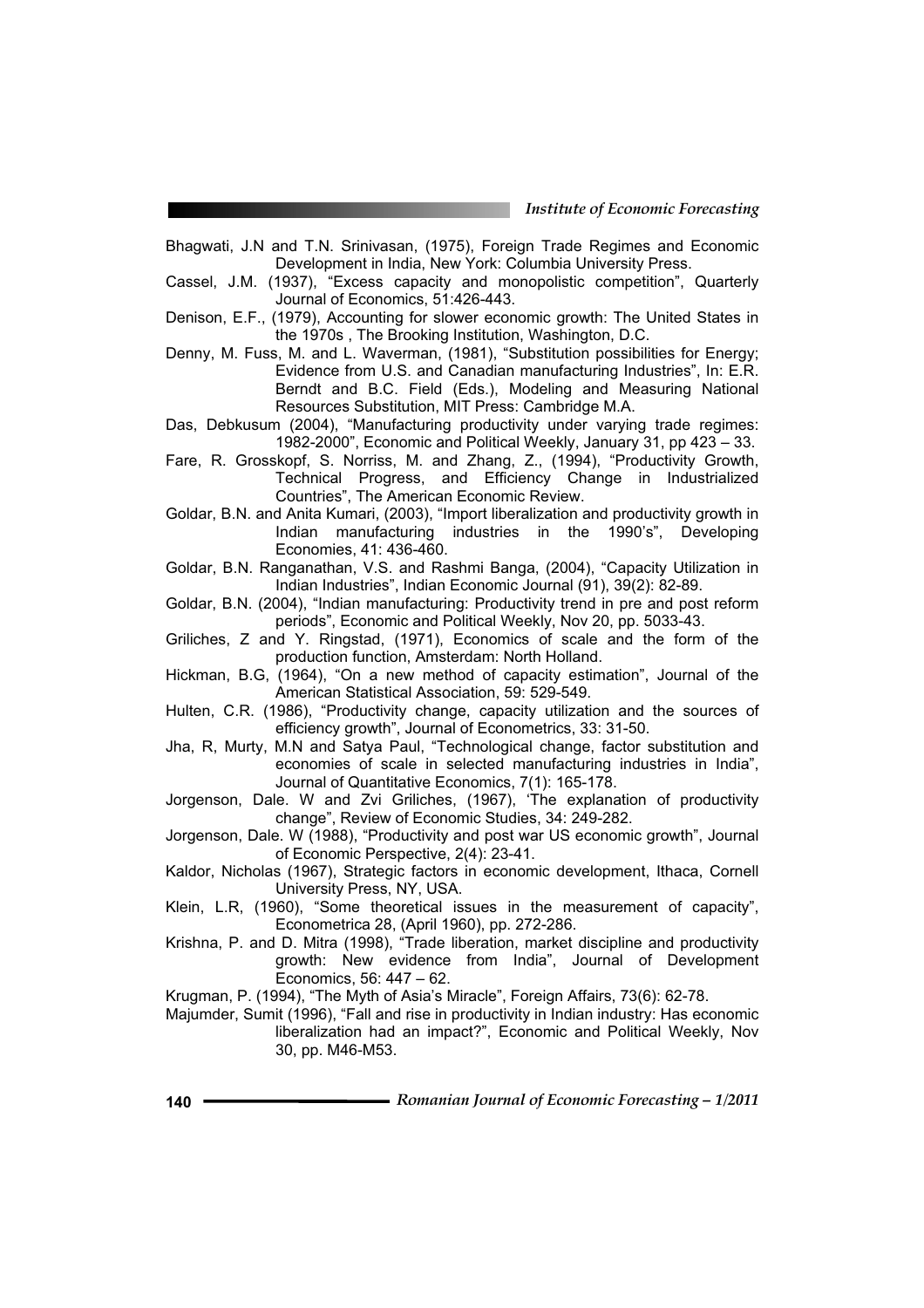- Morrison, C.J. (1985), "On the Economic Interpretation and Measurement of Optimal Capacity Utilization with Anticipatory Expectation", Review of Economic Studies, 52(169): 295-310.
- Morrison, C.J. (1986), "Productivity Measurement with Non-static Expectations and Varying Capacity Utilization: An Integrated Approach", Journal of Econometrics, 33:. 51-74.
- Murty, M.N. (1986), "Interfuel Substitution and Derived Demands for Inputs in the Manufacturing Sector of India", Journal of Quantitative Economics, 2(1): 119-135.
- Morrison, C.J., (1991), Unraveling the productivity growth slow down in the United States Canada and Japan: The Effects of Sub equilibrium, scale of economies and mark-up, Review of Economics and Statistics, 74: 381-93.
- Norsworthy, J.R. Harper, M.J. and K. Kunze, (1978), "The slow down in productivity growth: Analysis of some contributing factors", Brooking Papers on Economic Activity, 2: 387-421.
- Paul, S. (1974), "Growth and utilization of industrial capacity", Economic and Political Weekly, 9(49): 2025-2032.
- Paul, S. (1974), "Industrial performance and Government control", In: J.C Sandesara (ed.), The Indian Economy: Performance and Prospects, University of Bombay.
- Pradhan, G. and Barik, K. (1999), "Total factor productivity growth in developing economics: A study of selected industries in India", Economic and Political Weekly, July 31, pp. M92–M96.
- Rao, J.M. (1996), "Manufacturing productivity growth: Method and measurement", Economic and Political Weekly, 31: 2927-2936.
- Srinivasan, P.V. (1992), "Determinants of Capacity Utilization in Indian Industries", Journal of Quantitative Economics, 8(1): 139-156.
- Solow, R.M. (1957), "Technical change and the aggregate production function", Review of Economics and Statistics. Vol. 39, Aug:. 312-320.
- Venkateshwarlu, S. and Anindya Sen (2002), "Fertilizer Industry in India: Molded by Government Policies" EPW, January 26, pp. 326-336.